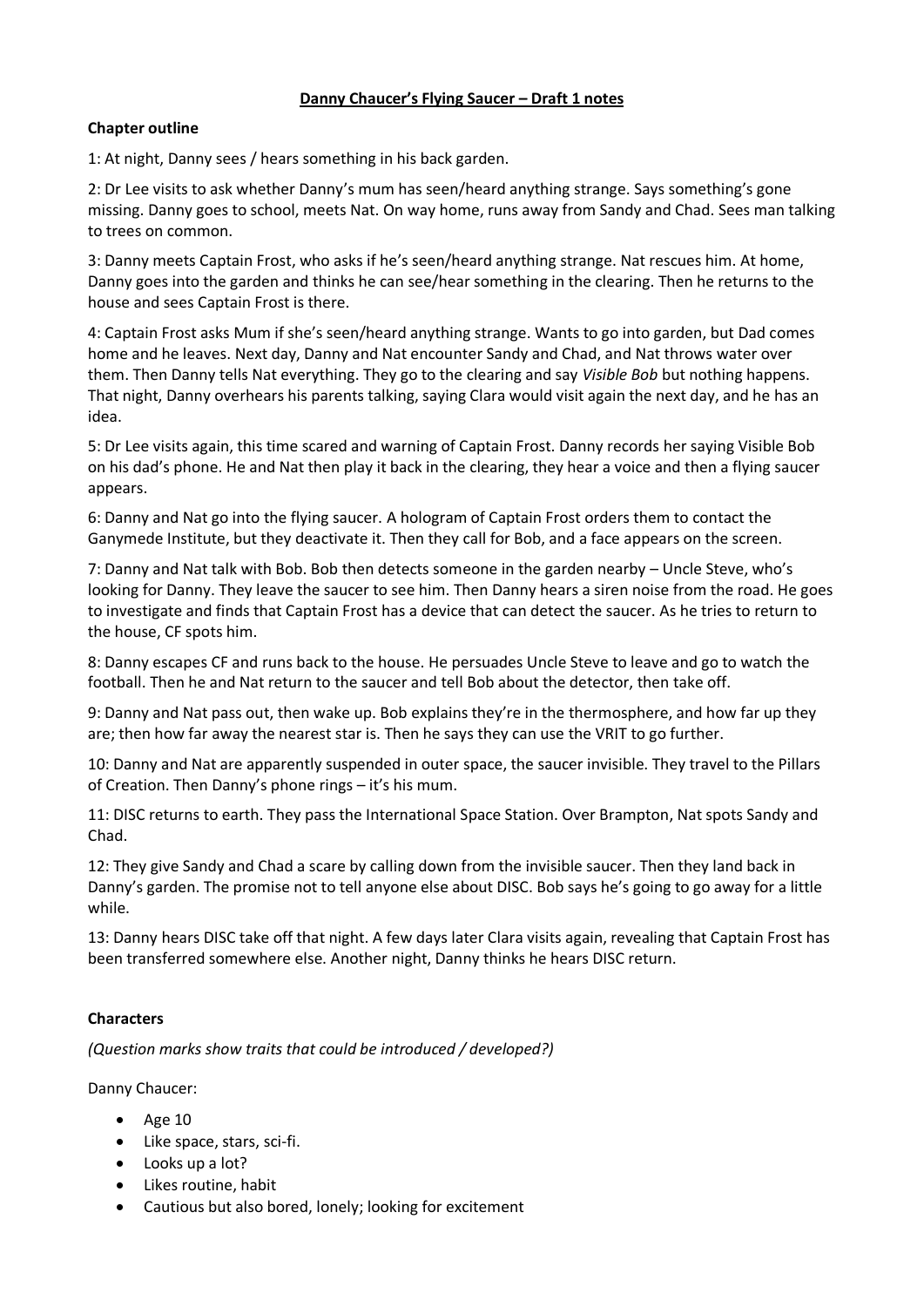- Can be sarcastic, cold, remote.
- Afraid of bullies, wary of befriending Nat but guilty
- Best friend, Sam Jones, moved away a few week earlier.
- Nat could say, 'You're a funny one you are. One minute you won't say boo to a goose, the next you want to shoot off into outer space. Are you a wimp or superman?' Danny grinned. 'Both, I guess.'

Nat (Natalie) Ford:

- $\bullet$  Age 10
- New girl in village. Bullied by Sandy Wright.
- Small, dark and sullen-looking. Insecure, occasionally angry or spiteful.
- Bullied by Sandy Wright
- Impulsive, courageous, loyal
- Sense of humour teases Danny

Bob:

- Kind but can be tetchy / impatient, sometimes arrogant. But has sense of humour.
- 'Incomplete' missing a vital component (SID) that only his creator can give him.
- Super-intelligent but somewhat bewildered by human beings. Afraid of unspecified threat.
- Entranced by outer space, stars etc but can't go there because of missing SID.
- Lonely needs creator for more than the creator can give him. Searching.
- Odd voice and mannerisms Essex / cockney / posh.

# Captain Frost:

- *Turn into a woman?*
- Sinister, single-minded but also faint air of absurdity
- Good-looking
- Not good at dealing with civilians.

# Doctor (Clara) Lee:

- *Turn into a man? Make Danny's uncle / Mum's brother? Re-name?*
- Middle-aged
- Charismatic, superficial can switch on the charm
- Feigns interest in people but not very good at it. People usually bore her.
- Tries to hide her cleverness with 'little girl lost' act
- Can be ruthless, loud, aggressive
- Out of her depth; scared of Captain Frost, worried about the missing DISC
- Danny disappointed to see her expecting someone to look much more impressive but she's actually small-ish, a bit ordinary looking. But eyes flash suddenly …?

# Danny's mum (Helen Chaucer):

- Tired, harassed
- Not always assertive
- Bit lonely

Danny's dad (John Chaucer):

- Works long hours
- Sarcastic, doesn't suffer fools gladly
- Sense of humour
- Change name to Jeff?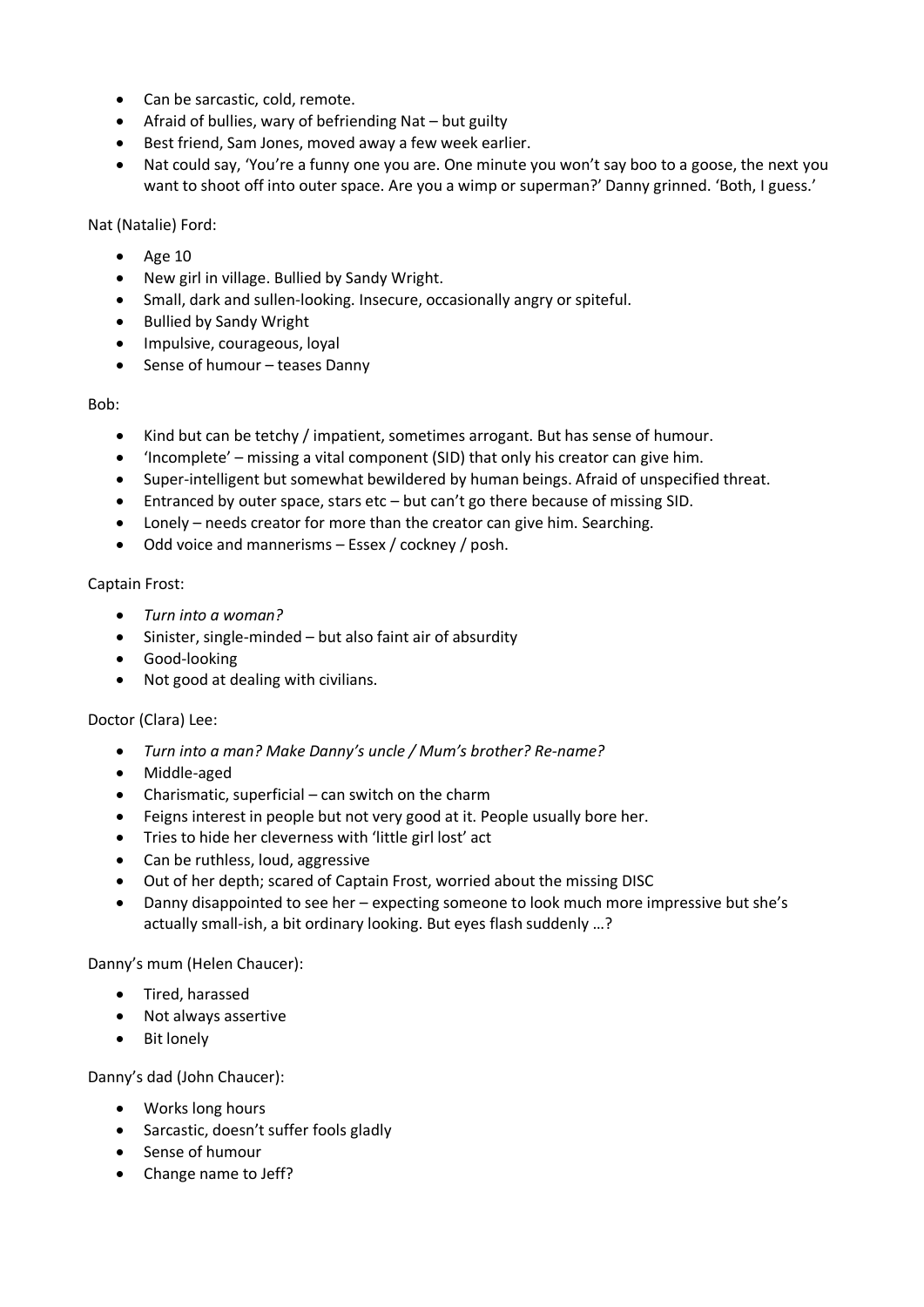Uncle Steve:

- *Lose – don't need? Replace in chs 7-8 with Dr Lee?*
- Bit of a slob, obsessed with football, but dutiful. Physically unimpressive.

### Sandy Wright:

- School bully
- Starting to feel a bit guilty of being a bully, esp. after scared by saucer?

### Chad Wilson:

- School bully
- More of the ringleader. Can be just plain nasty.

#### **General thoughts:**

- *Lose Uncle Steve / merge with Dr Lee?*
- $\bullet$  Plot / structure / pace needs to be exciting and plausible
- Show not tell avoid clichés
- Characterisation esp Danny, Nat and Bob inc favourite sayings
- $\bullet$  Series arc foreshadowing
- Themes? not too subtle or overt
- Magnodrive = SID (Super Interstellar Drive)
- Change Proxima Centauri distance analogy Everest to Sun?
- Professor Lee at end, hints she knows Danny's secret (i.e. where saucer is)? (and Captain Frost could return?)
- Why did Bob go to Brampton?
- Re-name Brampton? (place names in Dr Who?)
- DISC '… there was no roar of fire and smoke like a rocket it just took off smoothly and quietly with a whisper of hum and whistle ...' (Find another way to describe?)
- Too many overhead conversations? change one of them?
- Balance chapter lengths? should be c.2,000, 2,500 max, apart from first and last?
- Captain Frost joins them in the saucer? But a hologram, not real? a test? (later than chapter 6?)

# Chapter 1: 772 words

- Snappier opening starting with first sight/sound of saucer?
- Some language too complex. Use shorter paragraphs

# Chapter 2: 2,128 words

- Incorporate first part into chapter 1?
- 'Awkward bird' joke change?
- Sharper description of Dr Lee
- How did last night start to feel like a dream?
- Maths numbers sweaty?
- Describe Brampton how ordinary, boring. Emphasise Danny's boredom and loneliness. (Where Sam's gone the stars are brighter??)
- Small school / class everyone else has a friend (Sam was a bit of a tearaway wound up some others, but could deal with Chad and Sandy) (Describe more in ch 3?)
- Generally tidy up language / descriptions, and watch for cliché

# Chapter 3: 2,197 words

• Some repetition, cliché, over-complexity